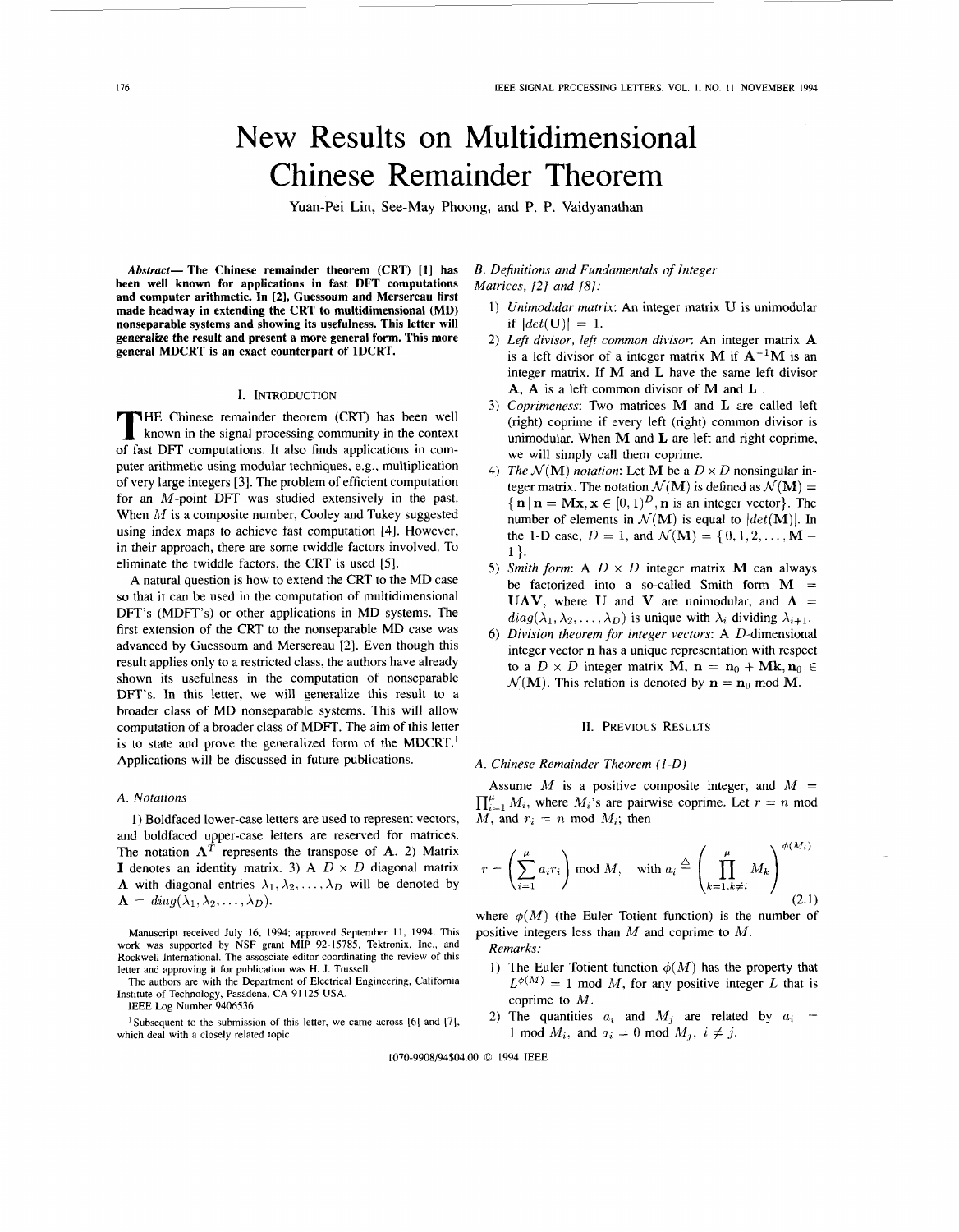LIN *et al.*: NEW RESULTS ON MULTIDIMENSIONAL CHINESE REMAINDER THEOREM **in a state of the state of the state of the state of the state of the state of the state of the state of the state of the state of the state of the s** 

# *B. The Multidimensional DFT and 2-0 CRT*

First, we need some reviews of MDFT of MD signals.

*1) Multidimensional DFT:* The MDFT [9] of an MD signal  $x(n)$  with respect to a  $D \times D$  integer matrix **M** is given by  $X(\mathbf{k}) = \sum_{\mathbf{n} \in \mathcal{N}(\mathbf{M})} x(\mathbf{n}) \exp[-j2\pi \mathbf{k}^T \mathbf{M}^{-1} \mathbf{n}], \mathbf{k} \in \mathcal{N}(\mathbf{M}^T).$ <br>Express **M** in Smith form **M** = **UAV**, and **A** =

 $diag(\lambda_1, \lambda_2, \ldots, \lambda_D)$ . The MDFT also assumes the form

$$
X(\mathbf{k}) = \sum_{\mathbf{n} \in \mathcal{N}(\mathbf{M})} x(\mathbf{n}) \exp[-j2\pi (\mathbf{V}^{-T}\mathbf{k})^T \mathbf{\Lambda}^{-1} (\mathbf{U}^{-1}\mathbf{n})],
$$
  

$$
\mathbf{k} \in \mathcal{N}(\mathbf{M}^T).
$$
 (2.2)

The operations  $V^{-T}k$  and  $U^{-1}n$  are mere rearrangements, and no multiplications are needed. Therefore, direct computation of  $X(\mathbf{k})$  requires DFT calculations of lengths  $\lambda_1, \lambda_2, \ldots$ and  $\lambda_D$ . To achieve fast computation, we would like to break each of these DFT's into smaller ones. This can be accomplished by decomposing **M** in a manner similar to what we did in 1DCRT.

*2) Previously Known 2-0 CKT:* The problem of 2DCRT was first addressed in [2]. The results hold for  $2 \times 2$  nonsingular integer matrix **M** with Smith form  $M = \text{U}diag(1, pq)V$ , where *p* and *q* are prime numbers. Direct computation of MDFT with respect to **M** requires a DFT calculation of length *pq.* It is shown therein that this operation of the *pq*point DFT can be divided into a  $p$ -point DFT and a  $q$ -point DFT. However, the result of [2] is only for a matrix **M** whose determinant is a product of two prime numbers, and we can only break a long DFT into two smaller DFT's. In the next section, we will present the more general MDCRT, which is an exact counterpart of 1DCRT. **As** a result, a long DFT can be divided into many smaller DFT's.

#### 111. NEW RESULTS ON MULTIDIMENSIONAL CRT

To emulate the 1-D situation, the first step is to factorize a given  $D \times D$  nonsingular integer matrix **M** into several factors that are pairwise coprime in the MD sense. To do this, we start from the Smith form  $M = UAV$  and factorize  $\Lambda$  into diagonal matrices that are pairwise coprime  $\Lambda = \Lambda_1 \Lambda_2 \ldots \Lambda_\mu$ with  $\Lambda_i = diag(\lambda_1^{(i)}, \lambda_2^{(i)}, \dots, \lambda_D^{(i)})$ . Notice that  $\Lambda_i$  and  $\Lambda_j$ are coprime if and only if gcd  $(\lambda_k^{(i)}, \lambda_k^{(j)}) = 1$ , for  $k =$ **1,2,.** . . , *D.* Therefore, the factorization can be done as in the scalar case. We can also write **M** as

$$
\mathbf{M} = (\mathbf{U}\Lambda_1\mathbf{U}^{-1})(\mathbf{U}\Lambda_2\mathbf{U}^{-1})\dots(\mathbf{U}\Lambda_\mu\mathbf{U}^{-1})\mathbf{U}\mathbf{V} \qquad (3.1)
$$

that is,  $M = M_1M_2...M_\mu UV$ , with  $M_i = U\Lambda_i U^{-1}$ . Since<br>the ordering of  $M_i$  does not affect the product, we will use  $\prod_{i=1}^{\mu} M_i$  to denote  $M_1 M_2 \ldots M_{\mu}$ . Each  $M_i$  can be pulled to the left of the product; every **M;** is a left divisor of **M.** It can be verified that  $M_i = U \Lambda_i U^{-1}$  are pairwise coprime if and only if  $\Lambda_i$  are pairwise coprime.

*Theorem 3.1:* Let **M** be a  $D \times D$  nonsingular integer matrix with Smith form  $M = UAV$ . The matrix  $\Lambda$  $diag(\lambda_1, \lambda_2, \ldots, \lambda_D)$ . Factorize **M** as in (3.1), i.e., **M** =  $\prod_{i=1}^{\mu} \mathbf{M}_i$  JUV, where the matrices  $\mathbf{M}_i$  given by  $\mathbf{M}_i$  =  $\mathbf{U}\Lambda_i\mathbf{U}^{-1}$  are pairwise coprime. Let  $\mathbf{r} = \mathbf{n}$  mod M and

$$
\mathbf{r}_i = \mathbf{n} \bmod \mathbf{M}_i, i = 1, 2, \ldots, \mu.
$$

$$
\mathbf{r} = \left(\sum_{i=1}^{\mu} \mathbf{A}_i \mathbf{r}_i\right) \text{ mod } \mathbf{M}, \quad \text{with } \mathbf{A}_i \stackrel{\triangle}{=} \left(\prod_{j=1, j\neq i}^{\mu} \mathbf{M}_j\right)^{\Phi(\mathbf{M}_i)}
$$
(3.2)

The role of  $A_i$  corresponds to that of  $a_i$  in 1DCRT. We will where  $\Phi(\mathbf{M}_i) = \text{lcm}(\phi(\lambda_1^{(i)}), \phi(\lambda_2^{(i)}), \dots, \phi(\lambda_D^{(i)})).$ 

see that  $A_i$  and  $M_j$  are related in the same way as  $a_i$  and  $M_j$ are related in the 1-D case. The proof of the theorem will be presented after Lemma 3.1.

*Lemma 3.1:* The matrix  $A_i$  given by  $A_i$  =  $\left(\prod_{j=1,j\neq i}^{\mu} \mathbf{M}_j\right)^{\Phi(\mathbf{M}_i)}$  can be written as

$$
\mathbf{A}_{i} = \mathbf{M}_{i} \mathbf{B}_{ii} + \mathbf{I}, \text{ and } \mathbf{A}_{i} = \mathbf{M}_{j} \mathbf{B}_{ji}, \quad j \neq i \quad (3.3)
$$

for some integer matrices  $\mathbf{B}_{ji}$ ,  $1 \le i, j \le \mu$ .

*Proof of Lemma 3.1:* Since the M'<sub>i</sub>'s commute, the relation  $A_i = M_j B_{ji}$  follows from the definition of  $A_i$ . We only need to show the first relation. Using  $M_i = U \Lambda_i U^{-1}$ , we get  $\mathbf{A}_i = \mathbf{U} \Big( \prod_{j=1, j \neq i}^{\mu} \mathbf{\Lambda}_j \Big)^{\Phi(\mathbf{M}_i)} \mathbf{U}^{-1}$ , but the fact that  $\Lambda$ 's are pairwise coprime means that the diagonal entries of  $\prod_{j=1,j\neq i}^{\mu} \Lambda_j$  and  $\Lambda_i$  are coprime. By the property of the Euler Totient function, we have

$$
\left(\prod_{j=1,j\neq i}^{\mu} \mathbf{\Lambda}_j\right)^{\Phi(\mathbf{M}_i)} = \mathbf{\Lambda}_i \mathbf{D} + \mathbf{I}, \quad i = 1, 2, \dots, \mu \quad (3.4)
$$

for some diagonal integer matrix **D.** Premultiplying (3.4) by U and postmultiplying (3.4) by  $U^{-1}$  will give us  $U(\prod_{j=1, j\neq i}^{\mu} \Lambda_j)^{\Phi(M_i)} U^{-1} = (U\Lambda_i U^{-1})(UDU^{-1}) + I.$ Letting  $\mathbf{B}_{ii} = \mathbf{U} \mathbf{D} \mathbf{U}^{-1}$ , we get the desired result.  $U^{-1} = (U\Lambda_i U^{-1})(UDU^{-1}) + I.$  $\Delta$ 

*Proof of Theorem 3.1:* Let  $\mathbf{r}' = (\sum_{i=1}^{\mu} \mathbf{A}_i \mathbf{r}_i) \mod \mathbf{M}$ . The proof will be done in two steps. First, we show that  $\mathbf{r}' = \mathbf{r}_i \text{ mod } \mathbf{M}_i, i = 1, 2, \dots, \mu$ . Based on this fact, it can be shown that  $\mathbf{r}' = \mathbf{r}$ .

*Step 1:* Substituting (3.3) into the definition of **r'** and **rearranging, we get**  $\mathbf{r}' = \mathbf{r}_i + \mathbf{M}\mathbf{k} + \mathbf{M}_i \sum_{i=1}^{\mu} \mathbf{B}_{ij} \mathbf{r}_j$ **, for** some integer vector **k.** From this expression, we can observe that  $\mathbf{r}' = \mathbf{r}_i \mod \mathbf{M}_i$ .

*Step 2:* Let  $r'' = r' - r$ , and then,  $r'' = Mx$ ,  $x \in (-1, 1)^{D}$ . From Step 1, we know  $\mathbf{r}'' = 0$  mod  $\mathbf{M}_i$ ; therefore,  $\mathbf{r}'' =$  $M_i d_i, i = 1, 2, \ldots, \mu$ , for some integer vectors  $d_i$ . Premultiplying both sides by  $U^{-1}$  yields  $U^{-1}r'' = \Lambda_i(U^{-1}d_i)$ . This implies that  $\lambda_k^{(i)}$  divides the kth entry of  $\mathbf{U}^{-1}\mathbf{r}''$ . Since  $\mathbf{U}^{-1}\mathbf{r}''$  is a multiple of  $\lambda_k = \prod_{i=1}^{\mu} \lambda_k^{(i)}$ . Therefore, we can write  $U^{-1}r'' = \Lambda d$ , for some integer vector d, or  $r'' =$  $(UAV)(V^{-1}d)$ . Defining  $v = V^{-1}d$ , we get  $r'' = Mv$ , but  $\mathbf{r}'' = \mathbf{M}\mathbf{x}$ , and  $\mathbf{x}$  is an integer vector only when  $\mathbf{x} = 0$ .  $\triangle$  $\lambda_k^{(1)}, \lambda_k^{(2)}, \ldots, \lambda_k^{(\mu)}$  are pairwise coprime, the kth entry of This implies  $\mathbf{r}'' = \mathbf{0}$ , and the proof is complete.

*Remark:* To achieve efficiency, we would like to break a MDFT into as many small DFT's as possible. For this reason, we would like to factorize **M** into as many pairwise coprime factors as possible. This hinges on the diagonal matrix  $\Lambda$ . In our construction, the property of the Smith form is not used, and **M** need not be diagonalized in Smith form. For example,

منشفة